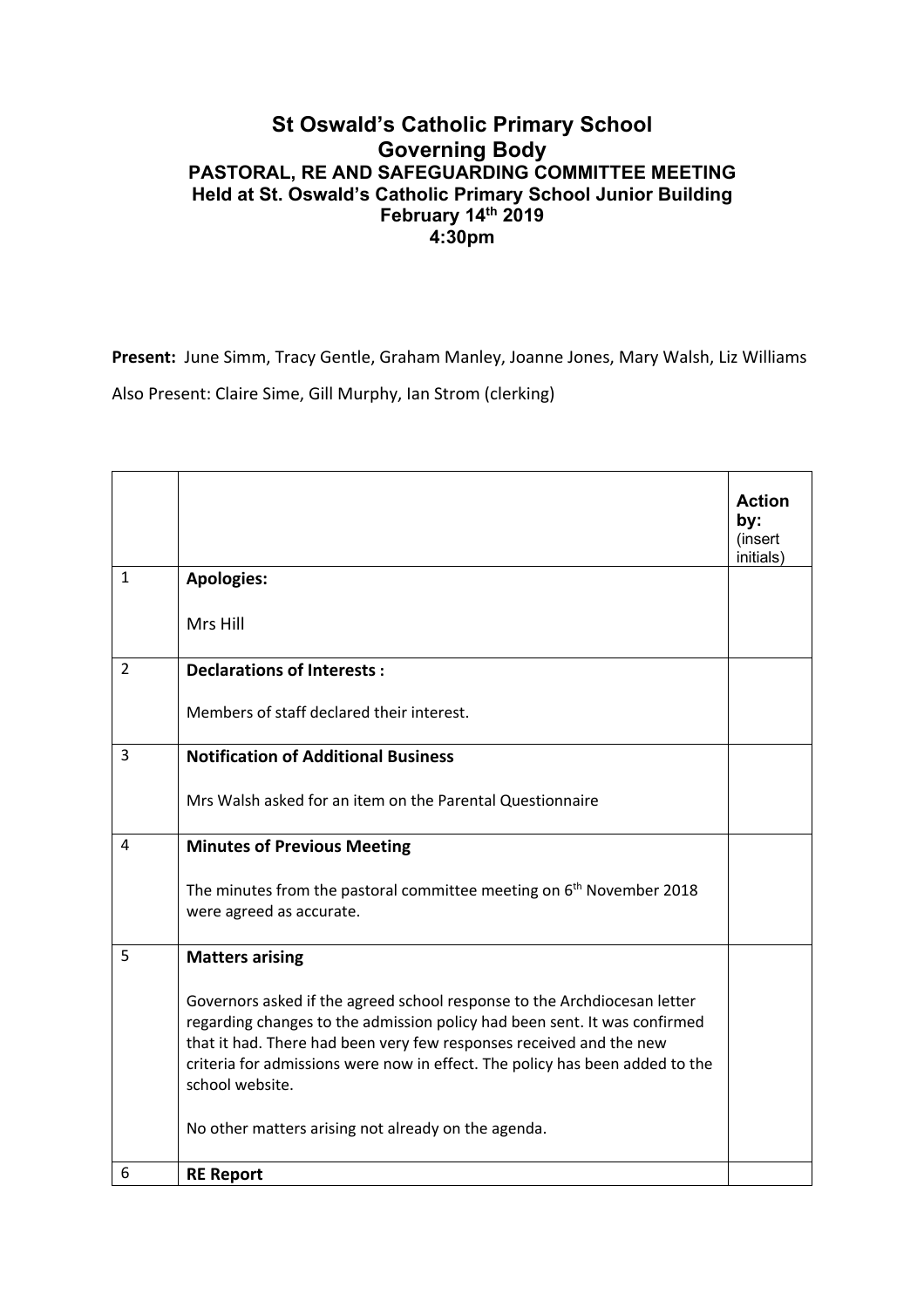| The RE report had been circulated prior to the meeting. RE Lessons are now<br>being planned using the new format as explained in the last meeting.<br>Children are now to be grouped in RE. New assessments for RE were being<br>trialled. A governor asked what criteria was being used for the grouping. It<br>was explained that assessment of understanding of concepts taught as well<br>as knowledge would form the main criteria for assessment. Recording sheets<br>have also been adapted to meet the new model.<br>Mr Dunn has met Father Mark to set up a number of new links with the<br>church. We are trialling the TenTen website for resources. A governor asked<br>if there was a cost associated with this resource. It was explained that<br>during the trial there was a £6 charge but if we agreed to go ahead it would<br>be £2.60 per child capped at £300.<br>The children took part in a ceremony to commemorate Nelson Mandela and<br>to introduce a new education area in Princes Park. The area is dedicated to<br>the memory of Nelson Mandela; two members of his family, including his<br>daughter, also attended the ceremony. The children were so interested in<br>the history and pledged to continue to fight for equality and justice. The<br>ceremony was very moving and it was an honour to have been asked to |
|--------------------------------------------------------------------------------------------------------------------------------------------------------------------------------------------------------------------------------------------------------------------------------------------------------------------------------------------------------------------------------------------------------------------------------------------------------------------------------------------------------------------------------------------------------------------------------------------------------------------------------------------------------------------------------------------------------------------------------------------------------------------------------------------------------------------------------------------------------------------------------------------------------------------------------------------------------------------------------------------------------------------------------------------------------------------------------------------------------------------------------------------------------------------------------------------------------------------------------------------------------------------------------------------------------------------------------------------------------|
|                                                                                                                                                                                                                                                                                                                                                                                                                                                                                                                                                                                                                                                                                                                                                                                                                                                                                                                                                                                                                                                                                                                                                                                                                                                                                                                                                        |
| The RE Spiritual and Morality Policy was agreed.                                                                                                                                                                                                                                                                                                                                                                                                                                                                                                                                                                                                                                                                                                                                                                                                                                                                                                                                                                                                                                                                                                                                                                                                                                                                                                       |
|                                                                                                                                                                                                                                                                                                                                                                                                                                                                                                                                                                                                                                                                                                                                                                                                                                                                                                                                                                                                                                                                                                                                                                                                                                                                                                                                                        |
| The SEND report had been previously distributed. There are now 115 on the<br>register which is an increase of 10 children from November. As new pupils<br>transfer into school this is expected to rise further. There has been 1<br>transfer to specialist provision after half term. There is 1 pupil with an EHCP,<br>with potentially more to come.                                                                                                                                                                                                                                                                                                                                                                                                                                                                                                                                                                                                                                                                                                                                                                                                                                                                                                                                                                                                |
| It was reported to the Resources Committee that the application for Top-Up<br>Funding had been put on hold. This was because the time and resources that<br>went into each application often didn't result in an award that would cover<br>the cost of the application and the cost of the resource being provided. A<br>governor asked why this was. Mrs Walsh explained that the school had to<br>fund the first £6,000 of any support and could apply for any costs over and<br>above that. The cost of the administration work involved in the application<br>for top up funding has often been higher than the value of the top up<br>funding received. Governors asked if pupils still receive the support<br>required. This was confirmed. The resources previously used for applying for<br>top up were being used more effectively in arranging and providing the<br>support. With other schools in Consortia, we are looking at the way reviews<br>take place to make them more efficient and effective.                                                                                                                                                                                                                                                                                                                                     |
| The RE Action Plan had been previously circulated. Mrs Walsh gave an                                                                                                                                                                                                                                                                                                                                                                                                                                                                                                                                                                                                                                                                                                                                                                                                                                                                                                                                                                                                                                                                                                                                                                                                                                                                                   |

 $\overline{a}$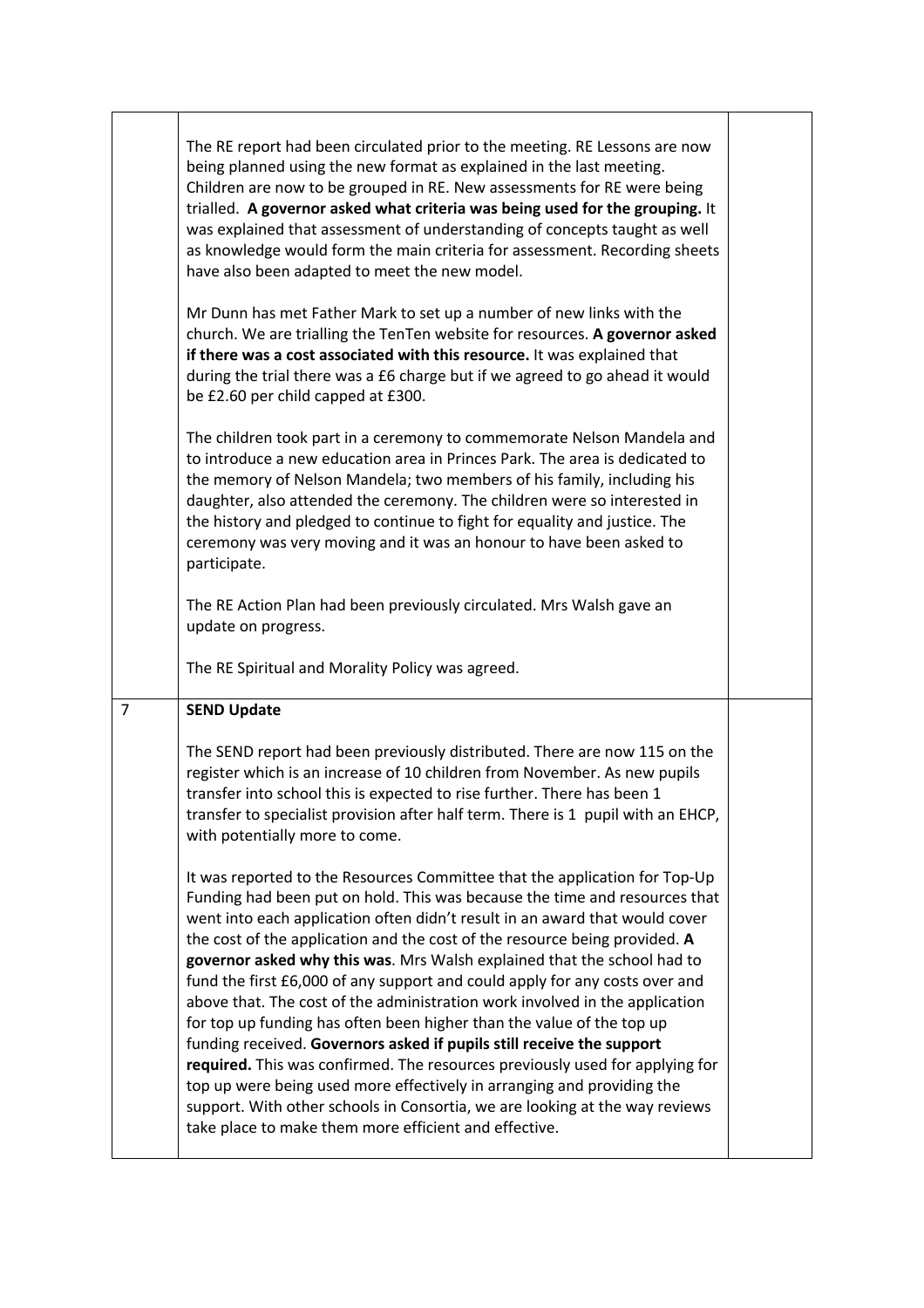|   | The SEN report for the website had been previously distributed. Governors<br>asked if any parents disagreed with any assessments of SEND. They were<br>informed that this does sometimes happen. Parental engagement is<br>imperative so parents are provided with lots of support and included in<br>consistent reviews. Governors asked if the lack of parental agreement or<br>engagement was a sign of neglect. It was agreed that this could be an<br>indicator of issues at home but the school works with parents and the point<br>of neglect has not been reached. Parents usually understand that support is<br>needed.<br>Governors were informed that the Liverpool City Council Local Offer                                                                                                                                                                                                                                                                       |  |
|---|-------------------------------------------------------------------------------------------------------------------------------------------------------------------------------------------------------------------------------------------------------------------------------------------------------------------------------------------------------------------------------------------------------------------------------------------------------------------------------------------------------------------------------------------------------------------------------------------------------------------------------------------------------------------------------------------------------------------------------------------------------------------------------------------------------------------------------------------------------------------------------------------------------------------------------------------------------------------------------|--|
|   | document had been uploaded onto the website.                                                                                                                                                                                                                                                                                                                                                                                                                                                                                                                                                                                                                                                                                                                                                                                                                                                                                                                                  |  |
|   | The SEND Policy had been previously distributed. This was agreed.                                                                                                                                                                                                                                                                                                                                                                                                                                                                                                                                                                                                                                                                                                                                                                                                                                                                                                             |  |
|   | Governors were informed that SEND funding had been reduced this year.<br>Consortia were prioritising communication therapies this year with Speech<br>and Language. We are purchasing our own Educational Psychologist service<br>going forward. The Gold Service will provide 20 days of support. Governors<br>asked if this was adequate for requirements. It was explained that the<br>school had invested in the Ed Psych service in the past and many of the<br>cases had been progressed and new referrals would be covered by the<br>service in the future. This should be appropriate support. The school was<br>adapting to work differently to provide the same support with less funding.<br>Governors asked what the overall funding implications of buying our own<br>Ed Psych service was. They were informed that overall it would lead to a<br>saving of around £6k as we would not be required to make a contribution to<br>the Consortia group arrangement. |  |
| 8 | <b>Safeguarding Report</b>                                                                                                                                                                                                                                                                                                                                                                                                                                                                                                                                                                                                                                                                                                                                                                                                                                                                                                                                                    |  |
|   | The Safeguarding report prepared by Mrs Hyland and Miss McKenna had<br>previously been distributed. It includes details of children currently being<br>supported and some of the work being done with the pupils and families.<br>Many of the new children who arrived in school recently had come with<br>additional issues and their families were looking for support from school.<br>Governors asked if many of the new starters were BAME (Black Asian and<br>minority ethnic). They were informed that a high percentage of new starters<br>were BAME and also EAL (English as an Additional Language).                                                                                                                                                                                                                                                                                                                                                                 |  |
|   | After looking at the statistics, governors asked what the difference<br>between Official and Unofficial Looked After Children was. They were<br>informed that unofficial LAC children would tend to be living with a relative<br>or other privately organised arrangements, often agreed through social<br>services. Governors also asked under what circumstances would lead to a<br>call to the Missing in Education team. They were informed that this would<br>follow a period of 10 days were there was no contact with the parents or<br>pupils. Governors asked if the 2 children referred to in the report had now<br>been seen. This was confirmed.                                                                                                                                                                                                                                                                                                                  |  |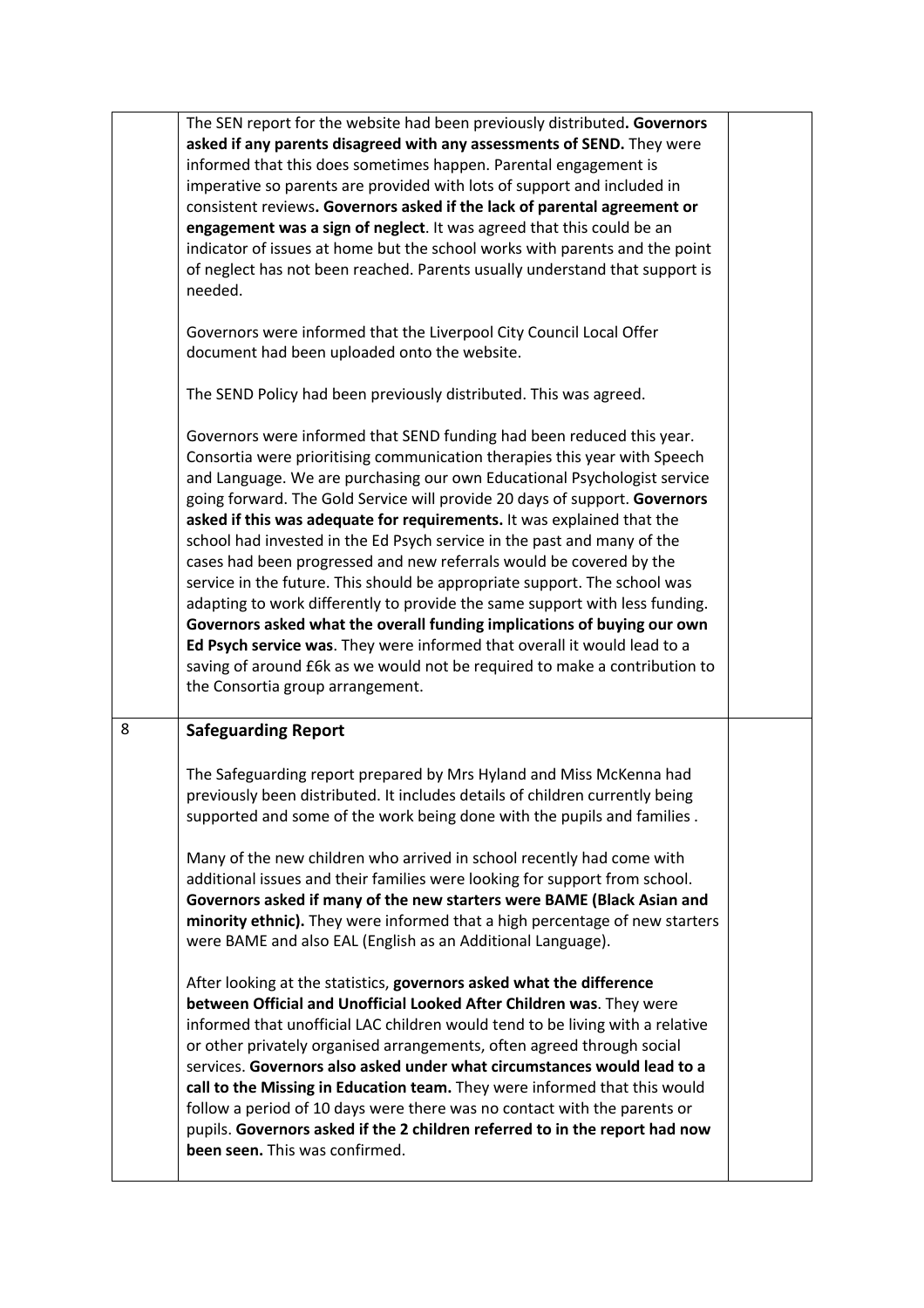|     | Governors were informed of a particular child protection issue in which one<br>parent had been banned from school and on one occasion the police were<br>called. Social services were involved with this family and governors would be<br>kept informed.                                                                                                                                                                                                                                                                                                                                                                                                                                                                                                                                                                                                                                                                 |  |
|-----|--------------------------------------------------------------------------------------------------------------------------------------------------------------------------------------------------------------------------------------------------------------------------------------------------------------------------------------------------------------------------------------------------------------------------------------------------------------------------------------------------------------------------------------------------------------------------------------------------------------------------------------------------------------------------------------------------------------------------------------------------------------------------------------------------------------------------------------------------------------------------------------------------------------------------|--|
|     | The CLA (Child Looked After) report had been previously circulated. The<br>report highlighted the progress of pupil and showed what additional<br>activities was available to them. The costs of providing the support were<br>also included.                                                                                                                                                                                                                                                                                                                                                                                                                                                                                                                                                                                                                                                                            |  |
|     | Pupil Premium Report<br>Governors were informed that the number of pupils on the Pupil Premium<br>(PP) register increased steadily as the new pupils arrived. Numbers are low<br>in KS1 primarily because of the impact that Universal Free School Meals<br>(UIFSM) has on claims for Free School Meals.                                                                                                                                                                                                                                                                                                                                                                                                                                                                                                                                                                                                                 |  |
|     | The PP strategy has been published on the website. Provision is planned<br>around the analysis from the PP - Non PP pupil gaps. Governors asked if the<br>mid year joiners were included. It was possible if the Free School meals<br>information was captured but difficult if not. The PP tracker is up and<br>running and can track pupils and how they have been supported. Governors<br>were informed about some of the successful initiatives including the swap<br>shop.                                                                                                                                                                                                                                                                                                                                                                                                                                          |  |
| 9   | <b>SMSC (Spiritual, Moral, Social, Cultural) Report</b>                                                                                                                                                                                                                                                                                                                                                                                                                                                                                                                                                                                                                                                                                                                                                                                                                                                                  |  |
|     | After the recent OFSTED report commented that governors should be aware<br>of where SMSC was taught in schools, Mrs Walsh presented a curriculum<br>map that was distributed. This shows how the SMSC elements of the<br>curriculum are embedded into and across other areas of the curriculum.<br>Governors noted how well diversity was included in all areas of the<br>curriculum.                                                                                                                                                                                                                                                                                                                                                                                                                                                                                                                                    |  |
| 10. | <b>Attendance Report</b>                                                                                                                                                                                                                                                                                                                                                                                                                                                                                                                                                                                                                                                                                                                                                                                                                                                                                                 |  |
|     | The attendance report had been previously distributed. There are currently<br>32 case work families. Parents have received certificates for 100%<br>attendance. Governors agreed that this was a good idea as it made parents<br>feel part of the solution. A governor asked about pupils who had missed<br>just one session after being sent home not being awarded 100%.<br>Unfortunately the line has to be drawn somewhere and the aspiration is for<br>100% attendance. Governors asked if the school were working with the 10<br>worst cases of attendance? They were informed that this was the case and<br>also the next 10 worst cases (20 in total). A governor asked if punctuality<br>was counted as absence. They were informed that this would depend on<br>how late the pupil was. Morning registration closes at 9.30 so any pupil who<br>arrives after that time is classed as absent for that session. |  |
|     | <b>Behaviour Report</b>                                                                                                                                                                                                                                                                                                                                                                                                                                                                                                                                                                                                                                                                                                                                                                                                                                                                                                  |  |